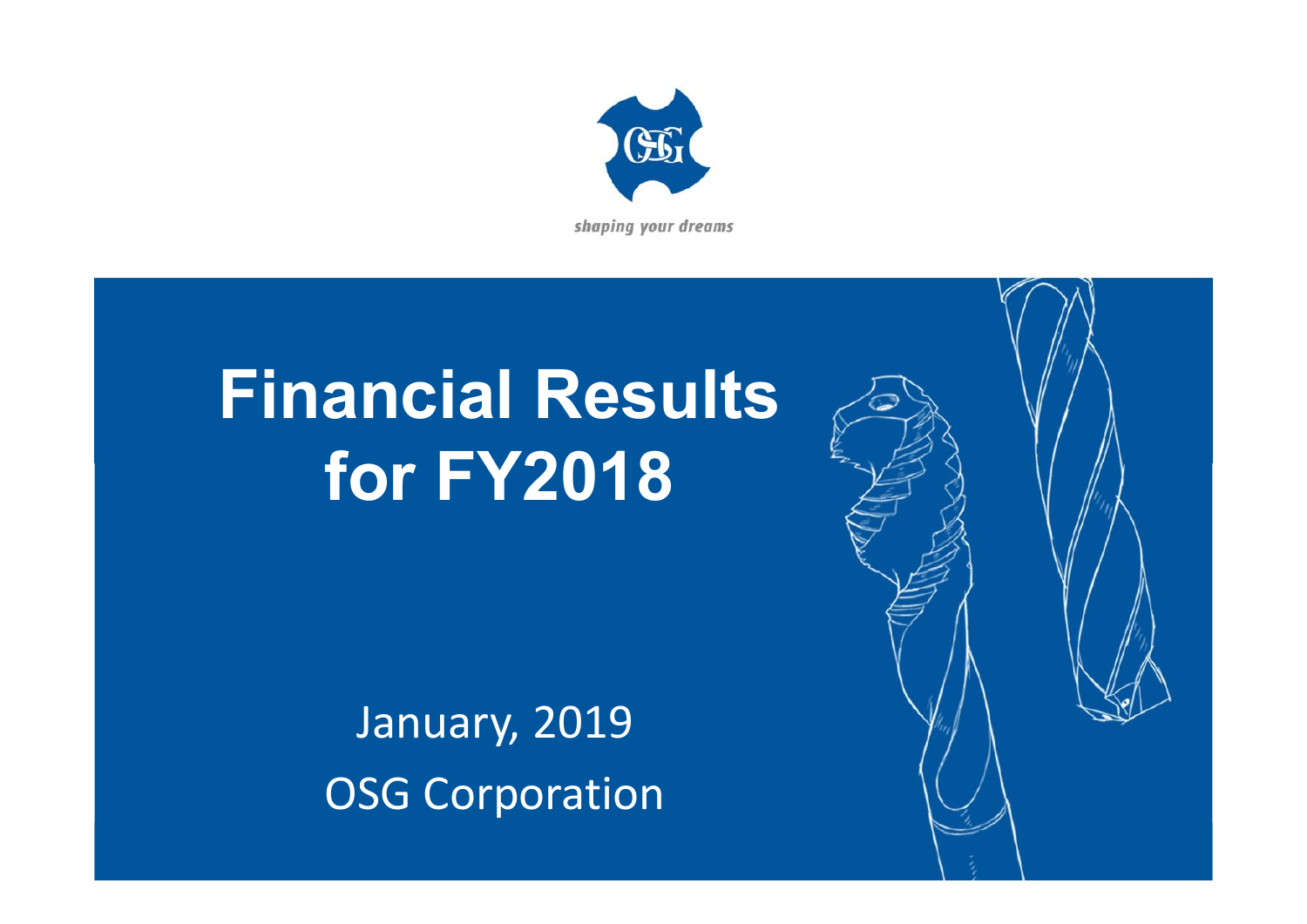



 $\bullet$  $\bullet$  $\bullet$ 

 $\bullet$ 

 $\bullet$ 

 $\bullet$ 

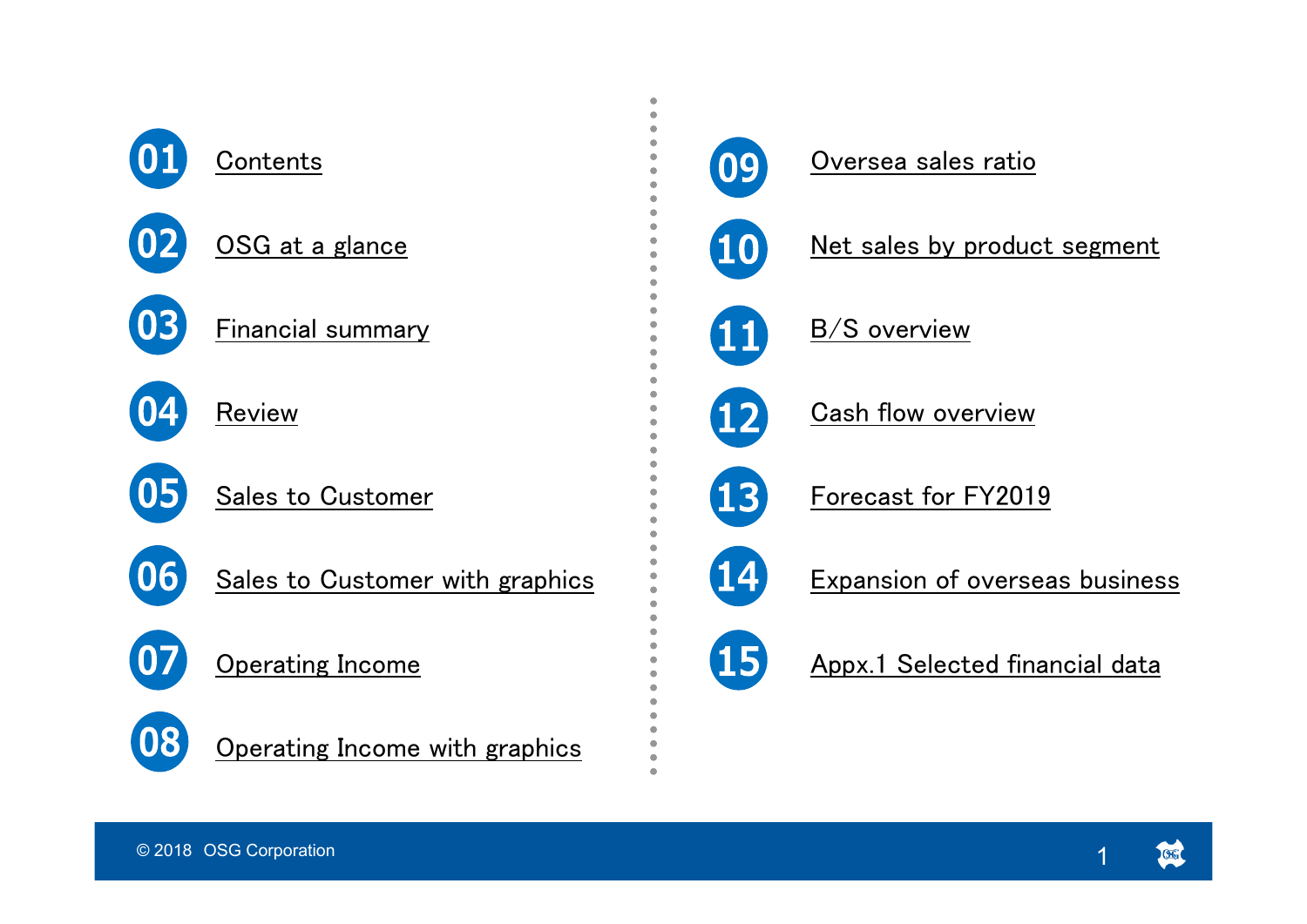

- 1. Products
- Tools to make holesTools to cut threads・Consumable cutting tools used in machine tools DrillTap ・Taps account for a 30% market share (world leader) 2. Strengths End millTools to shape metal ・High-value cutting tools ・Excellent after-sales service・A global sales & service network across 33 countries 3. Dividend policy Tools to shape metal ・Maintain over 30% payout ratio (consolidated) IndexableTools to form threadstools 4. Growth strategies Rolling dies ・Major end-users TS ・Catalogue item sales
- ・M&A

#### Note regarding forecast

This material includes forward-looking statements based on information available at the time of release. The forecasts and other forward-looking statements are not guarantees of future performance. Actual financial results may differ from the above forecasts due to known and unknown risks, uncertainties, and other factors.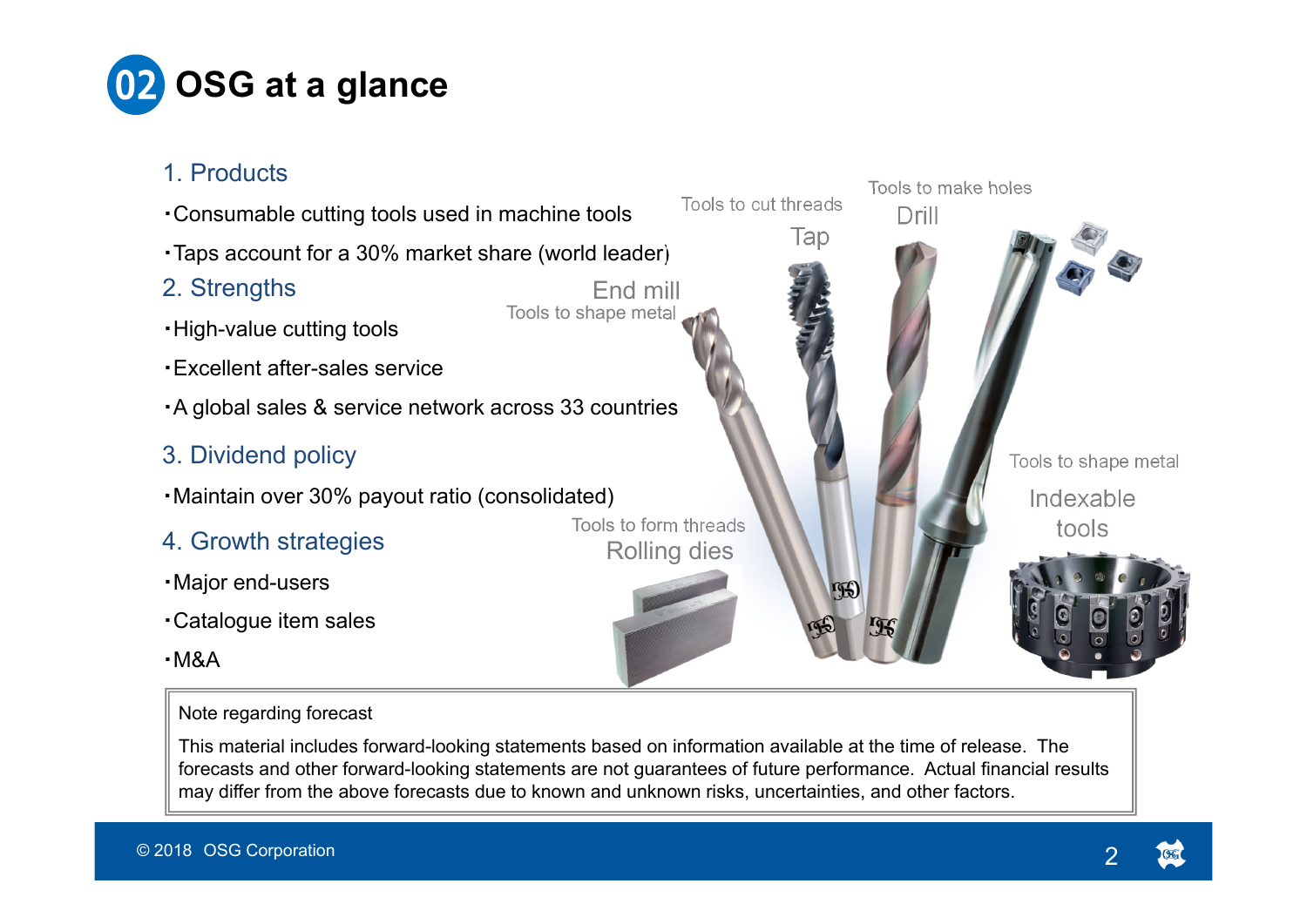

|                                          | <b>FY17</b> | <b>FY18</b> | Change   | FY18 fcst.<br>Annual | Progress<br>rate |
|------------------------------------------|-------------|-------------|----------|----------------------|------------------|
| <b>Net Sales</b>                         | 120,198     | 131,368     | $+9.3%$  | 130,000              | 101%             |
| <b>Operating Profit</b>                  | 19,137      | 22,520      | $+17.7%$ | 23,000               | 98%              |
| <b>OPM</b>                               | 16.0%       | 17.1%       |          | 17.7%                |                  |
| <b>Ordinary Profit</b>                   | 19,144      | 22,567      | $+17.9%$ | 23,000               | 98%              |
| <b>Net Profit</b><br>Attributable to OSG | 13,993      | 14,710      | $+5.1%$  | 14,500               | 101%             |
| EPS(yen)<br>. .                          | 153.70      | 150.47      | $-2.1%$  |                      |                  |

\*A part of the financial summary has been revised.









0

3

**GGO**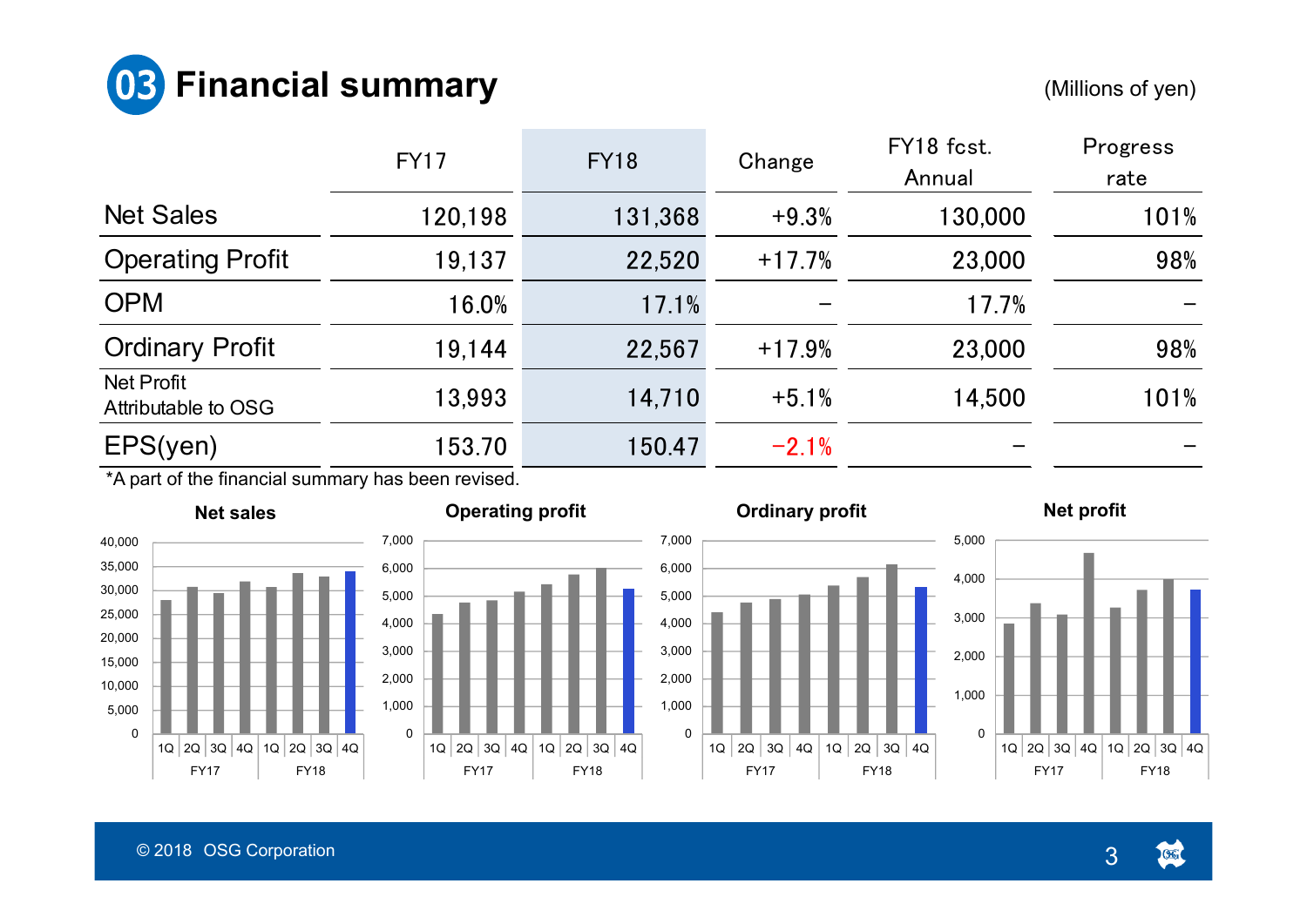

#### **Net sales, net profits, ordinary profits and operating profits stand at a record high.**

- Net sales, net profits, ordinary profits and operating profits have reached the highest-ever level. The back order level remains high.
	- We will establish new factory to expand further production capacity.

#### **Review by region**

- Japan
	- The order ratio keeps showing favorable growth.
- The Americas
	- The U.S. has performed well at aerospace industry.
	- Automobile industry in Mexico has been sustaining the good performance.
- Europe/Africa
	- Germany, France, Italy, Eastern Europe, and Turkey are increasing their market shares.
	- The companies that we merged have been strongly growing.
- Asia
	- The factories in Taiwan are accelerating the reinforcement of their capacities.
	- India and Thailand are especially performing very well in Asia.
	- Weak performance of Korea still remains.

#### **Index(FY18)**

| - EBITDA                                | 31.6 billion yen | (increased by 14.0% over the same period of the previous year) |
|-----------------------------------------|------------------|----------------------------------------------------------------|
| - EBITDA margin                         | 24.1%            | (1.0pt increase from the same period of the previous year)     |
| - Equity ratio                          | 70.4%            | (0.9pt increase from the end of FY2017)                        |
| <b>Capital Investment Results(FY18)</b> |                  |                                                                |
| - CAPEX                                 | 11.4 billion yen | (annual forecast of 11.0 billion yen)                          |
| - Depreciation                          | 9.1 billion yen  | (annual forecast of 9.5 billion yen)                           |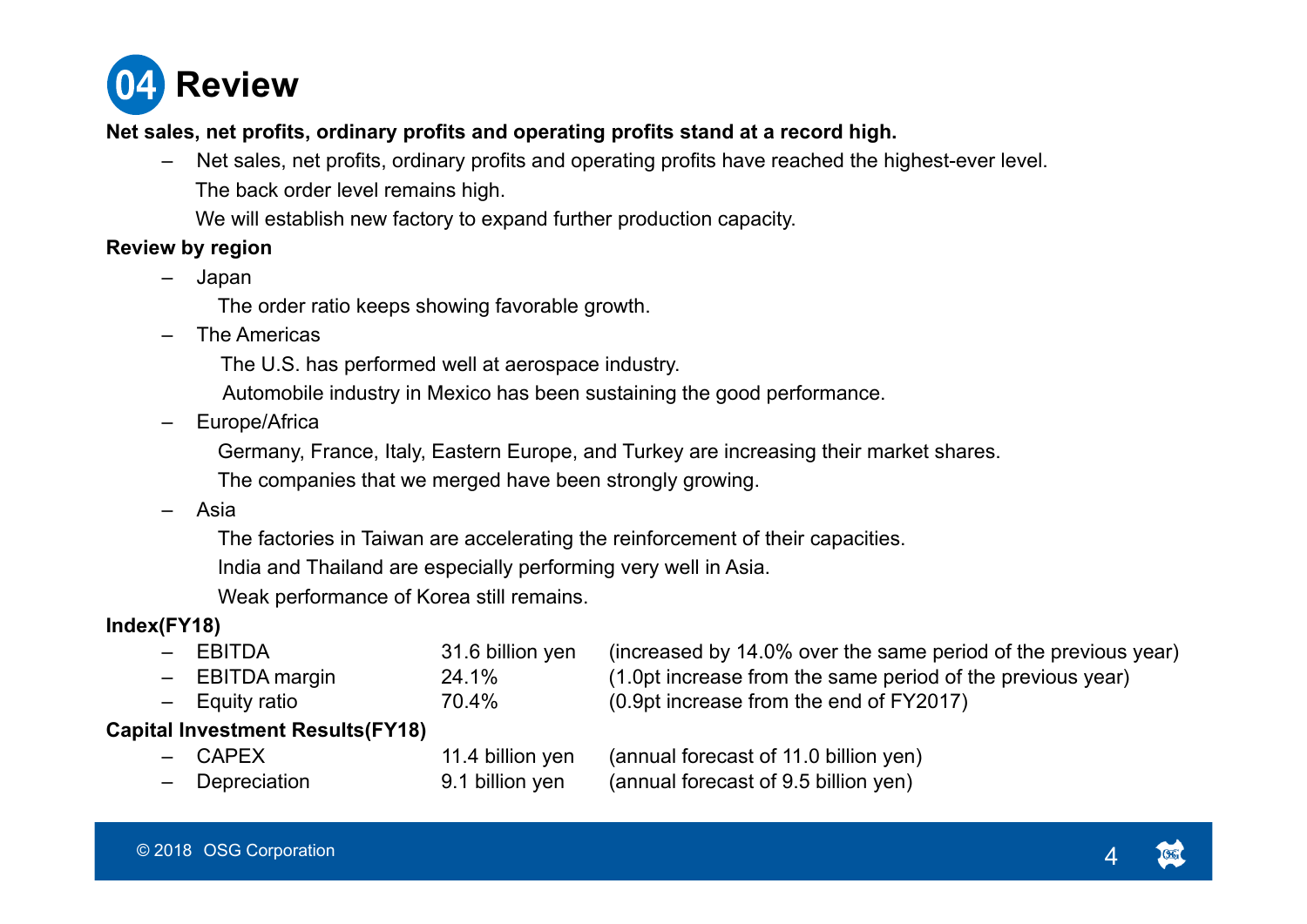

|               | <b>FY17</b> | <b>FY18</b> | Change | Change in<br>local currency |          |
|---------------|-------------|-------------|--------|-----------------------------|----------|
| Japan         | 51,639      | 55,287      | 3,648  | $+7.1%$                     |          |
| The Americas  | 21,413      | 22,680      | 1,266  | $+5.9%$                     | $+8.6%$  |
| Europe/Africa | 18,177      | 22,134      | 3,956  | $+21.8%$                    | $+19.1%$ |
| Asia          | 28,968      | 31,266      | 2,298  | $+7.9%$                     | $+7.5%$  |
| Consolidated  | 120,198     | 131,368     | 11,170 | $+9.3%$                     | $+9.2%$  |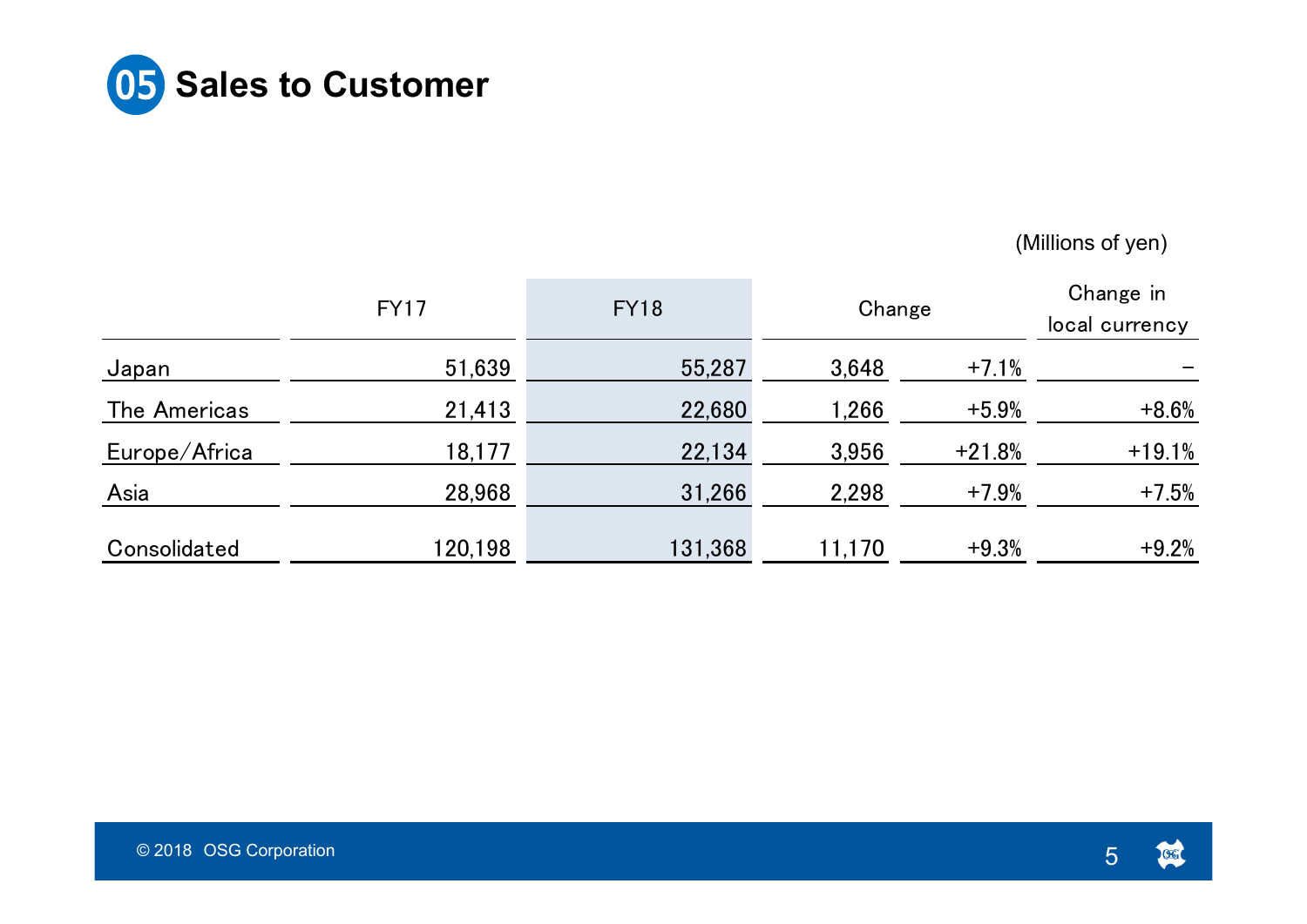



## The Americas



Europe/Africa



Asia

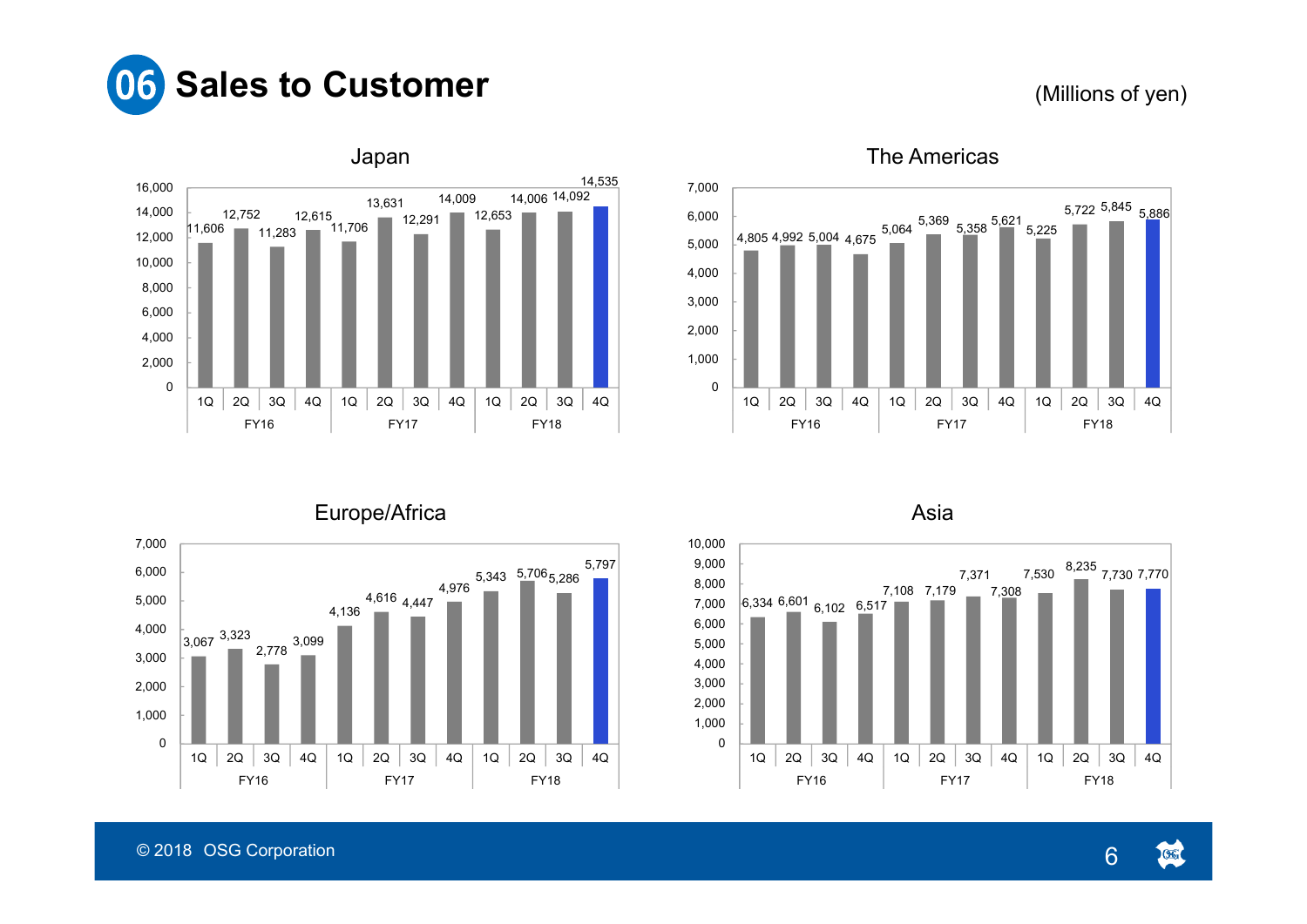

|                     | <b>FY17</b> | Area<br>percentage | <b>FY18</b> | Area<br>percentage | Change | OPM*     |       |
|---------------------|-------------|--------------------|-------------|--------------------|--------|----------|-------|
| Japan               | 10,817      | 55.3%              | 11,779      | 52.0%              | 962    | $+8.9%$  | 15.4% |
| The Americas        | 2,851       | 14.6%              | 3,379       | 14.9%              | 527    | $+18.5%$ | 14.6% |
| Europe/Africa       | 1,194       | 6.1%               | 1,891       | 8.4%               | 697    | $+58.4%$ | 8.5%  |
| Asia                | 4,688       | 24.0%              | 5,596       | 24.7%              | 908    | $+19.4%$ | 16.3% |
| Total               | 19,550      | —                  | 22,646      |                    | 3,095  | $+15.8%$ | 14.5% |
| <b>Eliminations</b> | $-413$      | —                  | $-126$      |                    | 287    |          |       |
| Consolidated        | 19,137      |                    | 22,520      |                    | 3,383  | $+17.7%$ | 17.1% |

\* Operating profits margin

as % of sales (external sales + interarea transfers)

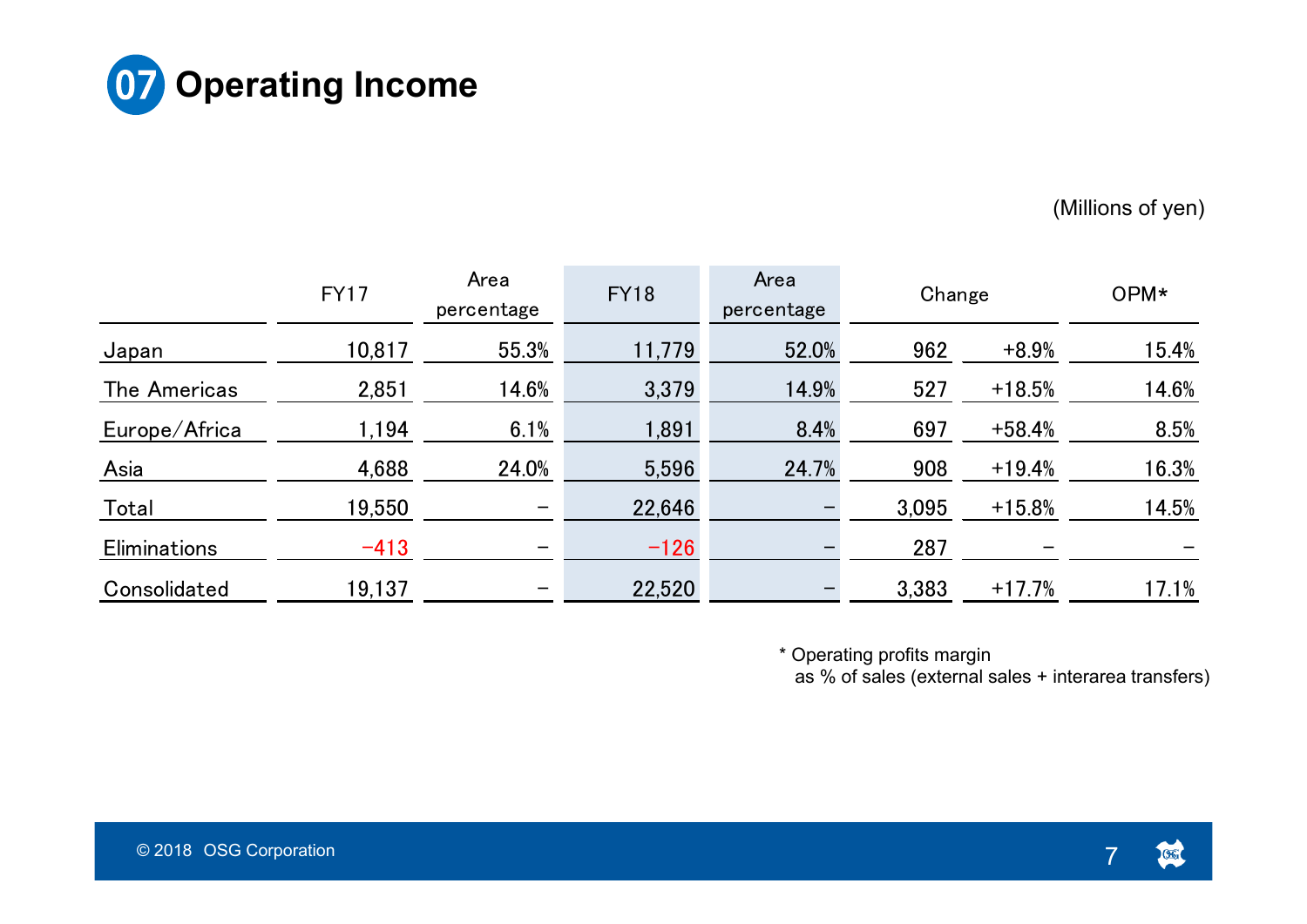



#### Japan





Asia



© 2018 OSG Corporation 8

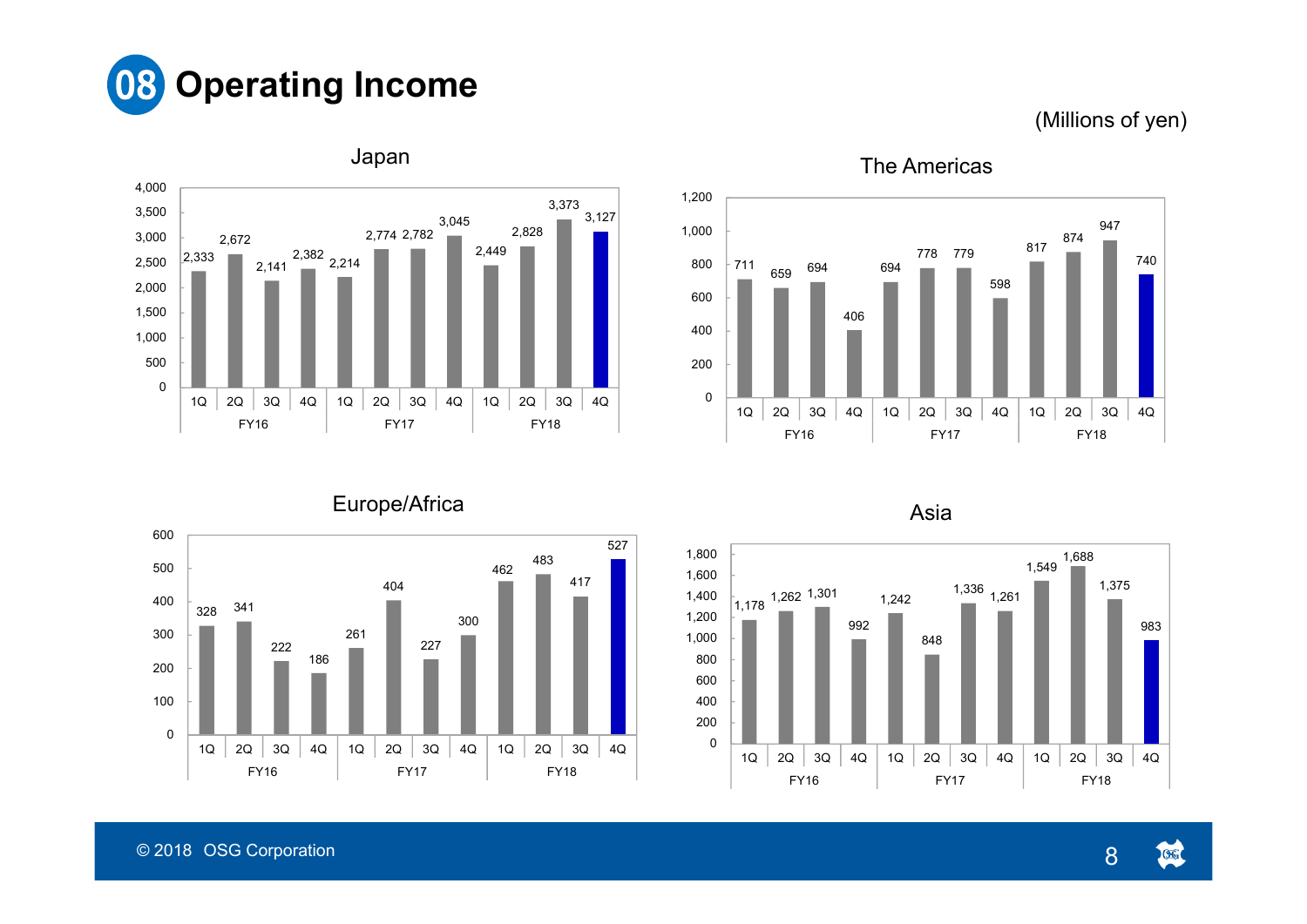



© 2018 OSG Corporation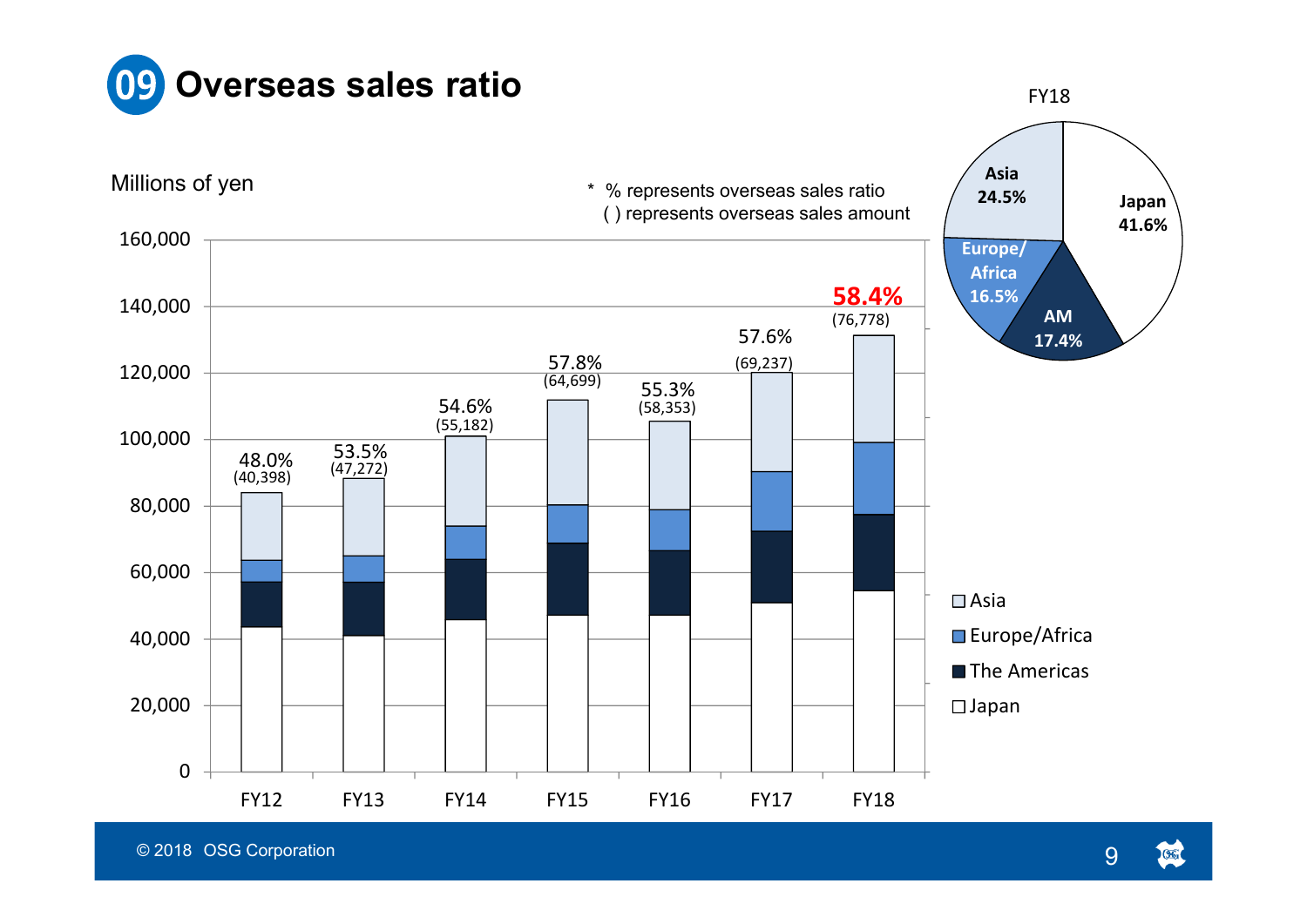

|                    |                   |                |                                                                             | <b>FY17</b> |                |         |      |                |        | <b>FY18</b> |        |        |     | Change |        |
|--------------------|-------------------|----------------|-----------------------------------------------------------------------------|-------------|----------------|---------|------|----------------|--------|-------------|--------|--------|-----|--------|--------|
|                    |                   | Q <sub>1</sub> | Q <sub>2</sub>                                                              | Q3          | Q <sub>4</sub> | Annual  |      | Q <sub>1</sub> | Q2     | Q3          | 4Q     | Annual |     |        |        |
|                    | Taps              | 8,815          | 9,656                                                                       | 9,476       | 10,226         | 38,175  | 32%  | 9,957          | 10,563 | 10,381      | 10,826 | 41,729 | 32% | 3,553  | 9%     |
| Precision<br>Tools | End mills         | 6,546          | 6,907                                                                       | 6,596       | 7,040          | 27,090  | 23%  | 6,567          | 7,254  | 7,089       | 7,005  | 27,917 | 21% | 826    | 3%     |
|                    | Drills and Others | 7,457          | 7,983                                                                       | 7,771       | 8,450          | 31,662  | 26%  | 8,599          | 9,359  | 9,415       | 9,437  | 36,811 | 28% | 5,148  | 16%    |
|                    | Rolling dies      | 2,363          | 2,679                                                                       | 2,571       | 2,603          | 10,218  | 9%   | 2,501          | 2,787  | 2,701       | 2,655  | 10,645 | 8%  | 426    | 4%     |
|                    | Gauges            | 363            | 403                                                                         | 423         | 435            | .625    | 1%   | 407            | 431    | 463         | 454    | ,757   | 1%  | 131    | 8%     |
|                    |                   | 25,547         | 27,630                                                                      | 26,838      | 28,756         | 108,773 | 91%  | 28,033         | 30,396 | 30,051      | 30,379 | 18,860 | 90% | 10,086 | 9%     |
|                    | Machine           | 556            | .489                                                                        | 685         | ,260           | 3,991   | 3%   | 706            | 935    | 721         | ,206   | 3,570  | 3%  | $-421$ | $-11%$ |
| Other              | <b>Other</b>      | 1,912          | .676                                                                        | 944, ا      | ,899           | 7,432   | 6%   | 2,014          | 2,337  | 2,181       | 2,404  | 8,938  | 7%  | ,505   | 20%    |
|                    |                   | 2,468          | 3,165                                                                       | 2,630       | 3,159          | 1,424   | 9%   | 2,720          | 3,273  | 2,903       | 3,611  | 12,508 | 10% | .083   | 10%    |
| Total              |                   | 28,016         | 33,670<br>30,796<br>29,468<br>120,198<br>100%<br>30,754<br>32,954<br>31,916 |             | 33,990         | 131,368 | 100% | 11,170         | 9%     |             |        |        |     |        |        |





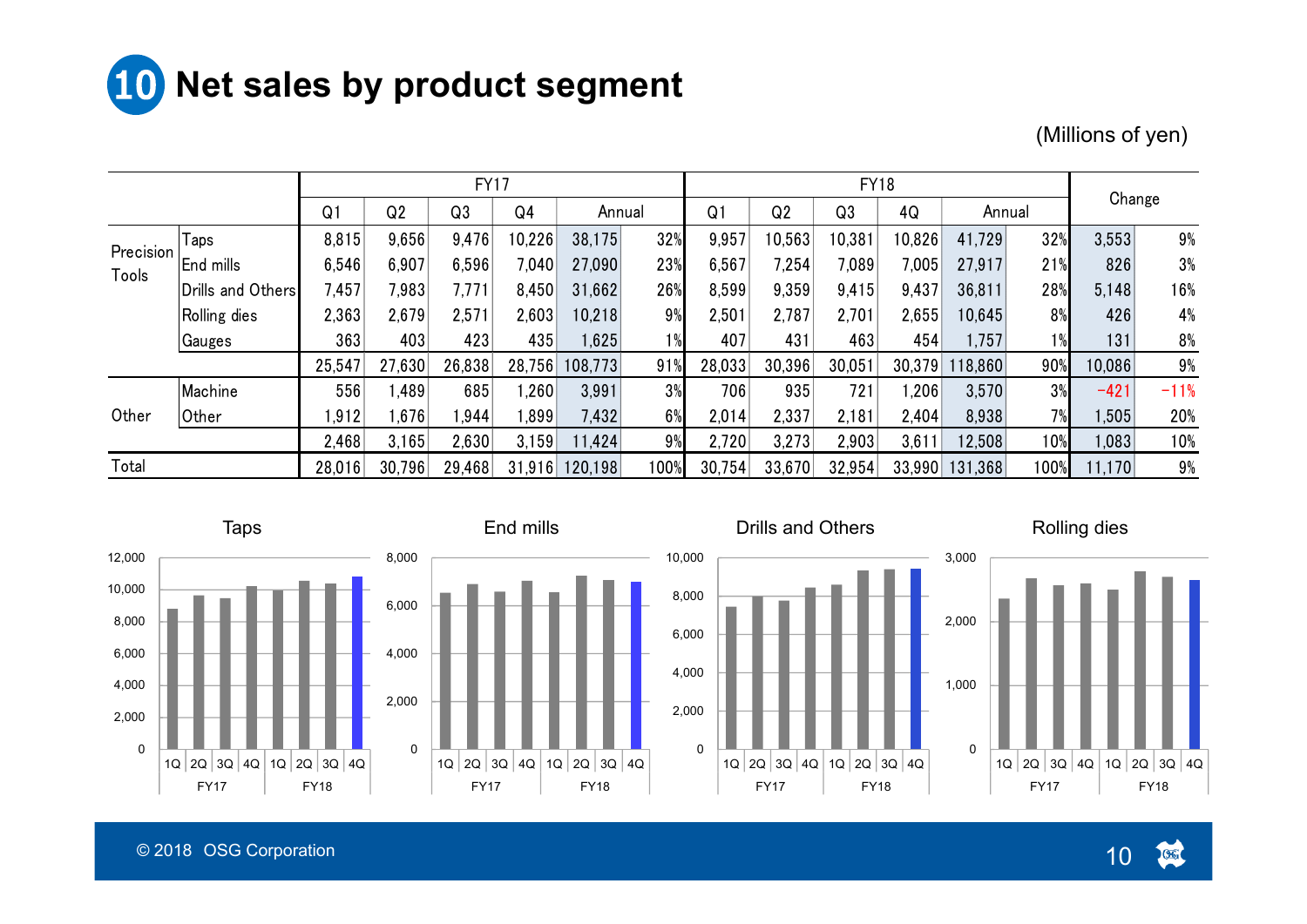

| <b>DIA ALCO AND AND AND A</b>    |         |         |        | 12,000         |             |             |             |              | Changes in B/S       |                     |                       |            |
|----------------------------------|---------|---------|--------|----------------|-------------|-------------|-------------|--------------|----------------------|---------------------|-----------------------|------------|
|                                  | 17/11E  | 18/11E  | Change |                |             |             |             |              |                      |                     |                       |            |
| Cash and time deposits           | 21,204  | 24,406  | 3,201  | 10,000         |             |             |             |              |                      |                     |                       | $+9,960$   |
| <b>Receivables</b>               | 23,961  | 25,128  | 1,166  |                |             |             |             |              |                      |                     |                       |            |
| Inventories                      | 34,850  | 38,802  | 3,951  | 8,000          |             |             |             |              |                      |                     |                       |            |
| Other current assets             | 4,051   | 4,260   | 208    |                |             |             |             |              |                      |                     |                       |            |
| <b>Fixed assets</b>              | 82,642  | 85,457  | 2,814  |                |             |             |             |              |                      |                     |                       |            |
| <b>Total assets</b>              | 166,712 | 178,054 | 11,341 | 6,000          |             |             |             |              |                      |                     |                       |            |
| <b>Total current liabilities</b> | 21,826  | 24,202  | 2,376  |                |             | $+3,951$    |             |              |                      |                     |                       |            |
| Total long-term liabilities      | 16,491  | 15,496  | $-994$ | 4,000          | $+3,201$    | $+2,814$    |             |              |                      |                     |                       |            |
| <b>Total net assets</b>          | 128,394 | 138,354 | 9,960  |                |             |             |             |              |                      | 2,376               |                       |            |
| Total liabilities and net assets | 166,712 | 178,054 | 11,341 | 2,000          |             | $+1,166$    |             |              |                      |                     |                       |            |
|                                  |         |         |        |                |             |             |             |              | $+208$               |                     |                       |            |
| <b>Equity ratio</b>              | 69.5%   | 70.4%   |        | $\overline{0}$ |             |             |             |              |                      |                     |                       |            |
| Receivable turnover period       | 73      | 70      | days!  |                |             |             |             |              |                      |                     |                       |            |
| Inventory turnover period        | 3.5     | 3.6     | months | $-2,000$       |             |             |             |              |                      |                     | $-994$                |            |
|                                  |         |         |        |                |             |             |             |              |                      |                     |                       |            |
| Cash and time deposits           | 21,204  | 24,406  | 3,202  |                |             |             | Inventories |              |                      |                     |                       | Net assets |
| Debt                             | 16,325  | 15,612  | $-713$ |                | Cash and TD | Receivables |             | Fixed assets |                      |                     |                       |            |
| Net Cash                         | 4,879   | 8,793   | 3,914  |                |             |             |             |              | Other current assets | Current liabilities | Long-term liabilities |            |
|                                  |         |         |        |                |             |             |             |              |                      |                     |                       |            |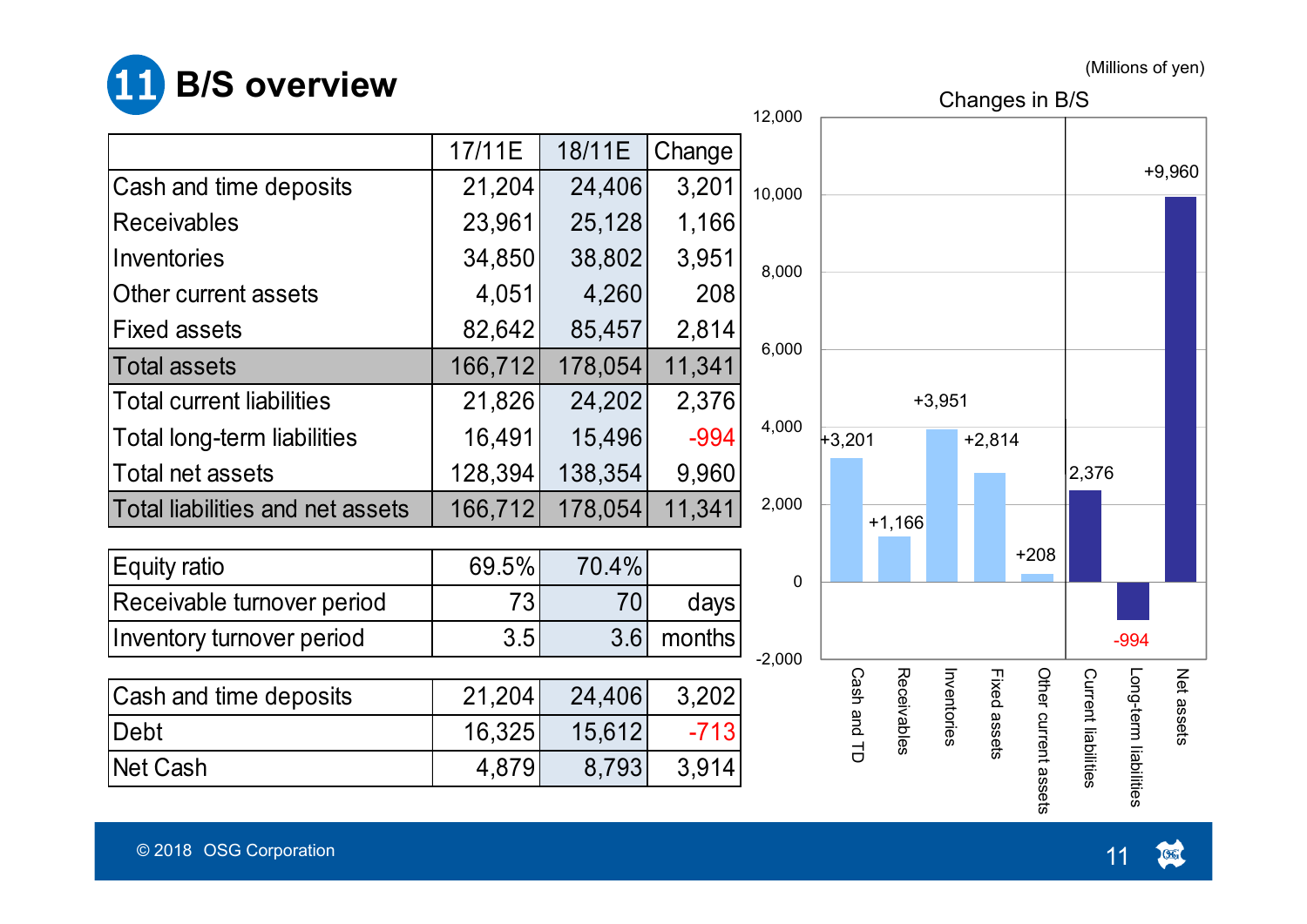

| 16,000 |                                            |             |  |             |  |  |             |  |  |             |  |  |  |
|--------|--------------------------------------------|-------------|--|-------------|--|--|-------------|--|--|-------------|--|--|--|
|        |                                            |             |  |             |  |  |             |  |  |             |  |  |  |
| 14,000 |                                            |             |  |             |  |  |             |  |  |             |  |  |  |
| 12,000 |                                            |             |  |             |  |  |             |  |  |             |  |  |  |
| 10,000 |                                            |             |  |             |  |  |             |  |  |             |  |  |  |
| 8,000  |                                            |             |  |             |  |  |             |  |  |             |  |  |  |
| 6,000  |                                            |             |  |             |  |  |             |  |  |             |  |  |  |
| 4,000  |                                            |             |  |             |  |  |             |  |  |             |  |  |  |
| 2,000  |                                            |             |  |             |  |  |             |  |  |             |  |  |  |
| 0      |                                            |             |  |             |  |  |             |  |  |             |  |  |  |
|        |                                            | <b>FY15</b> |  | <b>FY16</b> |  |  | <b>FY17</b> |  |  | <b>FY18</b> |  |  |  |
|        | Depreciation<br>$\blacksquare$ $\sf CAPEX$ |             |  |             |  |  |             |  |  |             |  |  |  |

#### CAPEX and Depreciation



#### EBITDA

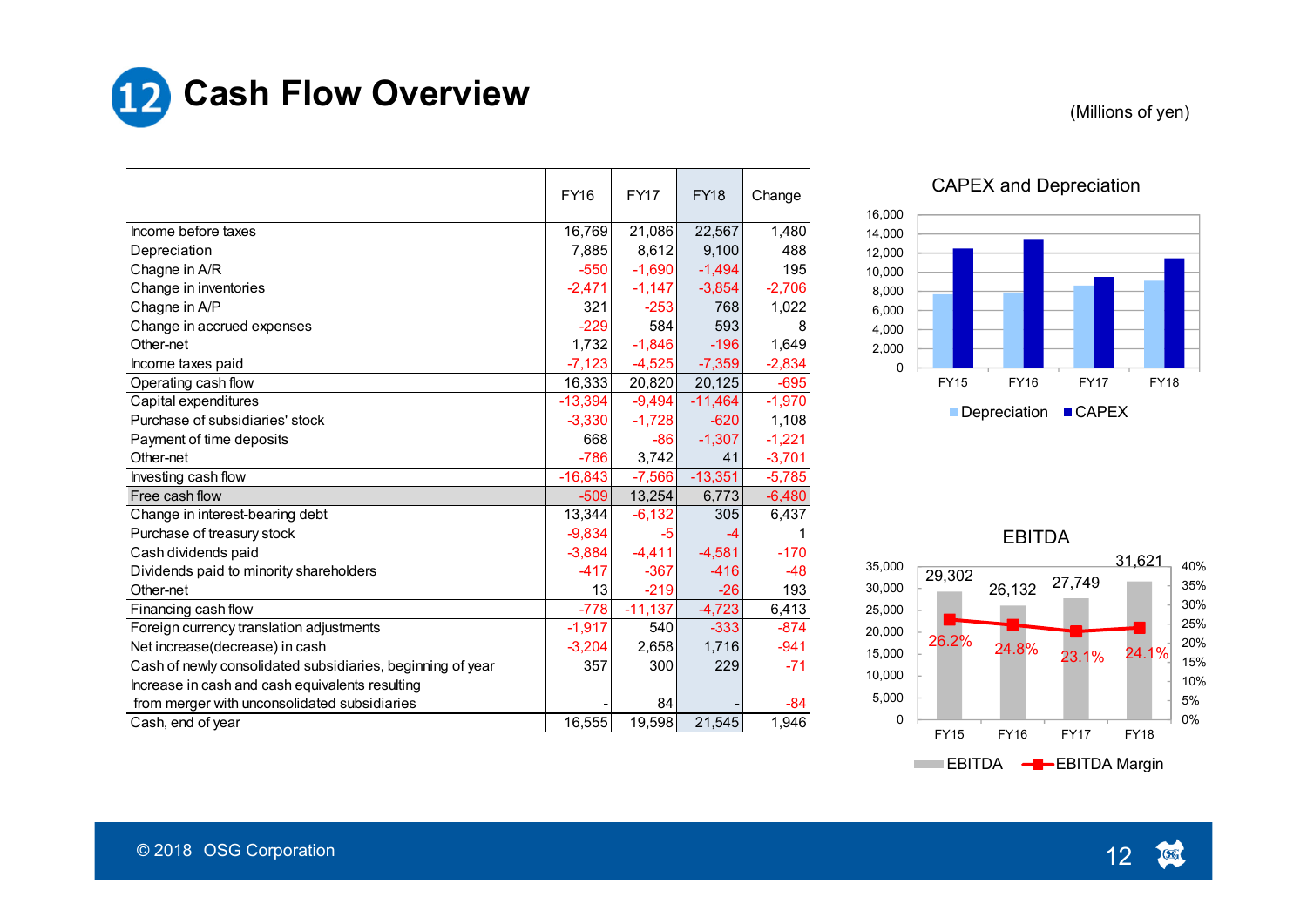

#### ■Financial forecast

(Millions of yen)

35,000

|                                                | Consolidated                                                           |          |        | Parent company                 | <b>Sales</b>     | <b>Consolidated results</b> |                |  |  |  |  |
|------------------------------------------------|------------------------------------------------------------------------|----------|--------|--------------------------------|------------------|-----------------------------|----------------|--|--|--|--|
|                                                | Amount                                                                 | Growth   | Amount | Growth                         | 160,000          |                             | Profit<br>35,0 |  |  |  |  |
| Net Sales                                      | 137,000                                                                | $+4.3%$  | 63,000 | $+6.0%$                        |                  | Sales                       |                |  |  |  |  |
| Operating profit                               | 24,000                                                                 | $+6.6%$  | 8,300  | $+5.3%$                        |                  | O.P.<br>N.P.                |                |  |  |  |  |
| as % of sales                                  | 17.5%                                                                  |          | 13.2%  |                                | 140,000          | $\blacksquare$              | 30,0           |  |  |  |  |
| <b>Ordinary profit</b>                         | 24,000                                                                 | $+6.3%$  | 13,300 | $+28.4%$                       |                  |                             |                |  |  |  |  |
| as % of sales                                  | 17.5%                                                                  |          | 21.1%  |                                | 120,000          |                             | 25,0           |  |  |  |  |
| Net profit<br>attributable to OSG              | 15,300                                                                 | $+4.0%$  | 10,600 | $+32.1%$                       | 100,000          |                             |                |  |  |  |  |
| as % of sales                                  | 11.2%                                                                  |          | 16.8%  |                                |                  |                             | 20,00          |  |  |  |  |
| EPS(yen)                                       | 156.17                                                                 |          | 108.17 |                                |                  |                             |                |  |  |  |  |
| <b>CAPEX</b>                                   | 22,000                                                                 |          |        |                                | 80,000           |                             |                |  |  |  |  |
| Depreciation                                   | 9,700                                                                  |          |        |                                |                  |                             | 15,00          |  |  |  |  |
| Exchange rate<br>FY17 result<br>FY18 result    | : 1US\$=112.33yen 1Euro=126.20yen<br>: 1US\$=110.53yen 1Euro=130.68yen |          |        |                                | 60,000<br>40,000 |                             | 10,00          |  |  |  |  |
| FY19 forecast: 1US\$=105.00yen 1Euro=125.00yen |                                                                        |          |        |                                |                  | B.                          |                |  |  |  |  |
| Dividend forecast                              |                                                                        |          |        |                                |                  |                             | 5,00           |  |  |  |  |
| Dividend per share (yen)                       | Interim                                                                | Year-end | Annual | Payout ratio <sup>20,000</sup> |                  |                             |                |  |  |  |  |

| υυυ        |                                                  | 30,000      |
|------------|--------------------------------------------------|-------------|
| 000        |                                                  | 25,000      |
| 000        |                                                  | 20,000      |
| 000        |                                                  | 15,000      |
| 000<br>000 |                                                  | 10,000      |
| 000        |                                                  | 5,000       |
| 0          | '11<br>'12 '13 '14 '15 '16 '17 '18<br>'10<br>'19 | $\mathbf 0$ |

\*Breakdown of FY2018 year-end dividend

Ordinary dividend: 24.00 Yen Commemorative dividend: 1.00 Yen

FY2018 22.00 25.00 47.00 31% FY2019 23.00 24.00 47.00 30%

fcst.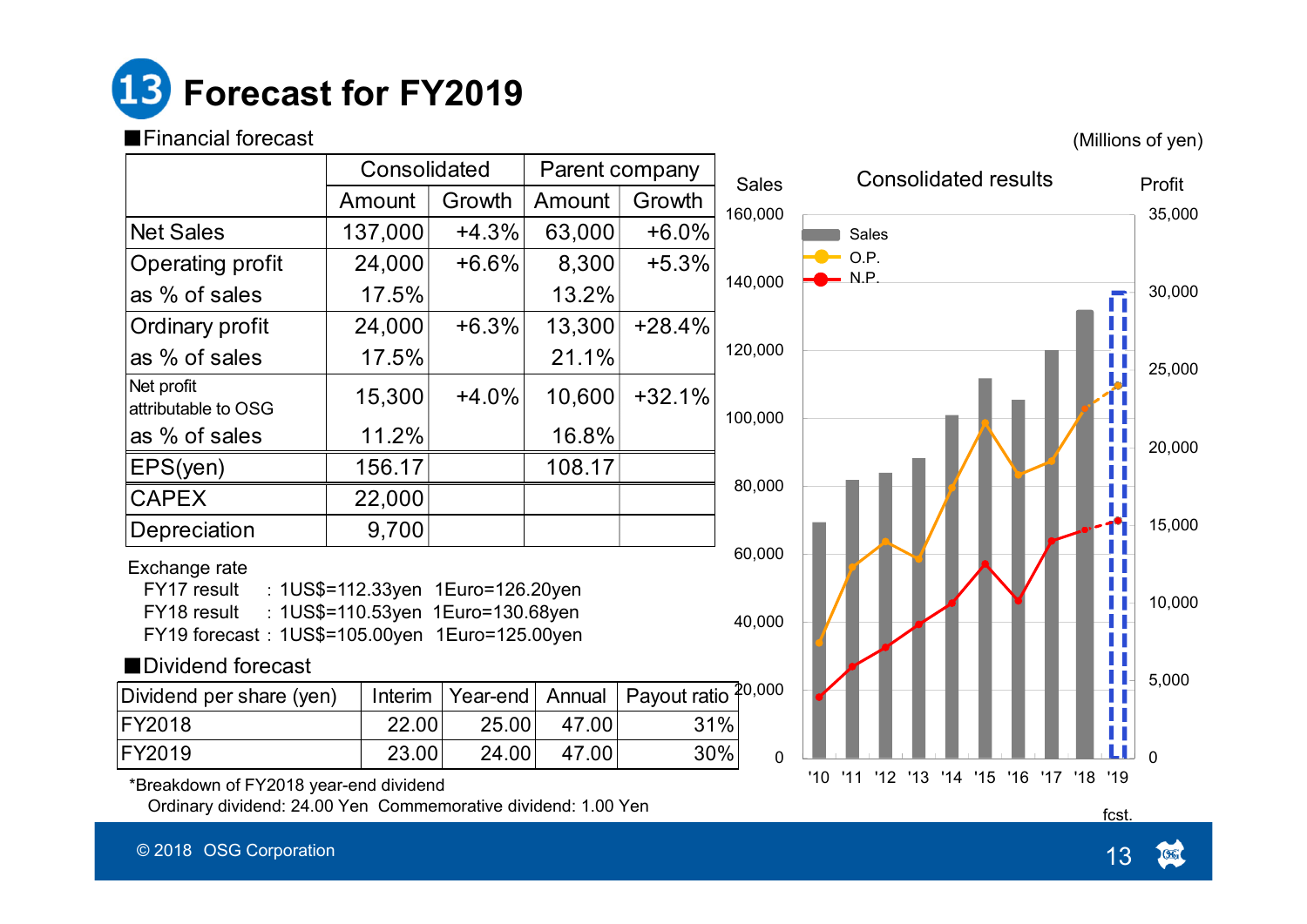